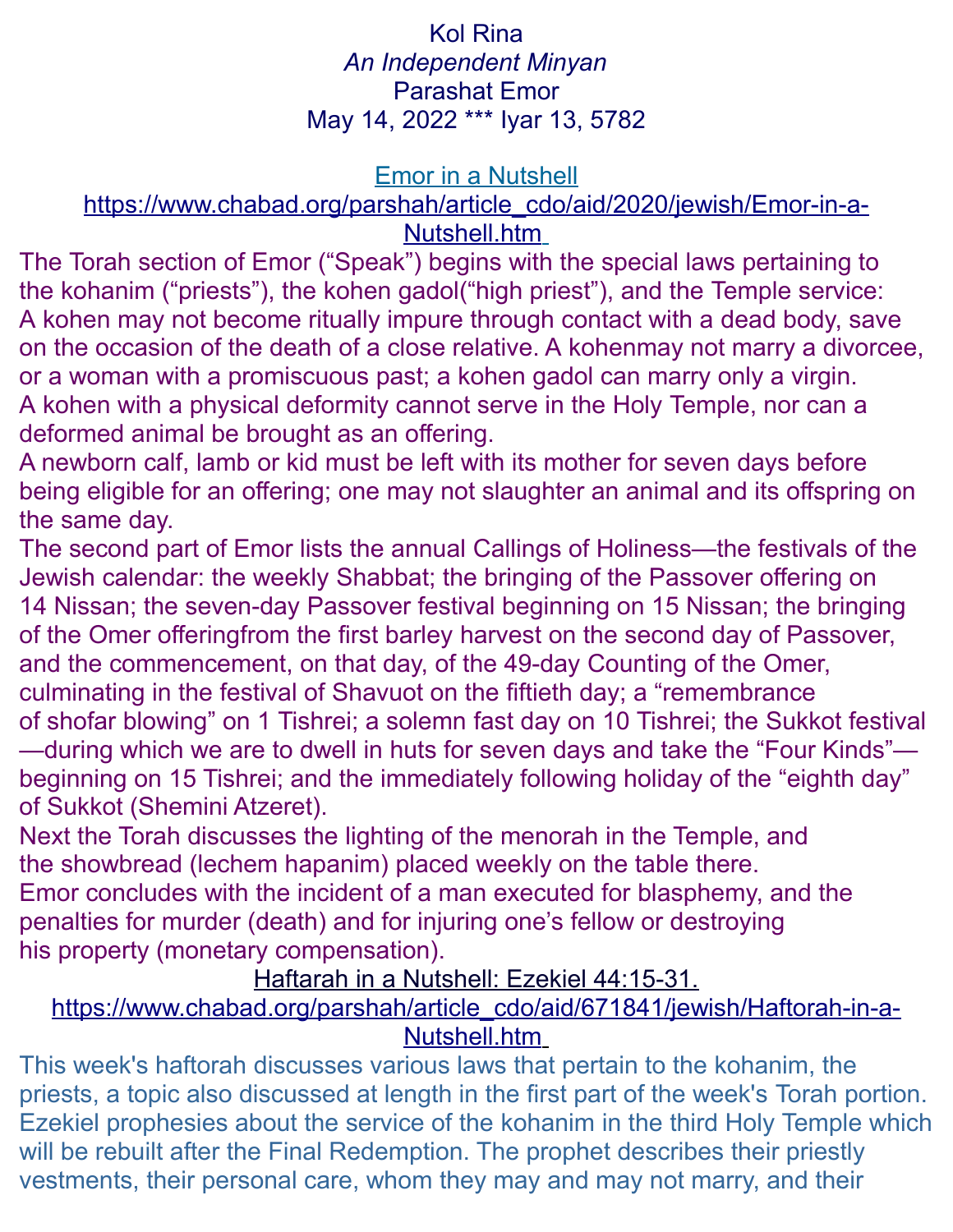special purity requirements which preclude them from coming in contact with a corpse, unless it's for a next of kin. He also discusses their calling as teachers and spiritual leaders.

The prophet conveys G-d's word: "You shall give them no possession in Israel; I am their possession." The kohanim do not receive a portion in the Land of Israel, instead they partake of the sacrifices as well as various tithes.

# **FOOD FOR THOUGHT**

### Sanctifying the Name from The Rabbi Sacks Legacy Trust <https://www.rabbisacks.org/covenant-conversation/emor/sanctifying-the-name/>

In recent years we have often felt plagued by reports of Israeli and Jewish leaders whose immoral actions had been exposed. A President guilty of sexual abuse. A Prime Minister indicted on charges of corruption and bribery. Rabbis in several countries accused of financial impropriety, sexual harassment and child abuse. That such things happen testifies to a profound malaise in contemporary Jewish life.

More is at stake than simply [morality.](https://www.rabbisacks.org/morality-and-ethics/) Morality is universal. Bribery, corruption, and the misuse of power are wrong, and wrong equally, whoever is guilty of them. When, though, the guilty are leaders, something more is involved – the principles introduced in our parsha of Kiddush Hashem and Chillul Hashem:

"Do not profane My holy Name, that I may be sanctified in the midst of the Israelites. I am the Lord, who makes you holy…" [Lev. 22:32](https://www.sefaria.org/Leviticus.22.32?lang=he-en&utm_source=rabbisacks.org&utm_medium=sefaria_linker)

The concepts of Kiddush and Chillul Hashem have a history. Though they are timeless and eternal, their unfolding occurred through the course of time. In our parsha, according to Ibn Ezra, the verse has a narrow and localised sense. The chapter in which it occurs has been speaking about the special duties of the priesthood and the extreme care they must take in serving God within the [Sanctuary.](https://www.rabbisacks.org/quotes/the-sanctuary/) All of Israel is holy, but the Priests are a holy elite within the nation. It was their task to preserve the purity and glory of the Sanctuary as God's symbolic home in the midst of the nation. So the commands are a special charge to the Priests to take exemplary care as guardians of the holy.

Another dimension was disclosed by the Prophets, who used the phrase Chillul Hashem to describe immoral conduct that brings dishonour to God's law as a code of justice and compassion. Amos speaks of people who "trample on the heads of the poor as on the dust of the ground, and deny justice to the oppressed… and so profane My Holy Name." (See [Amos 2:7\)](https://www.sefaria.org/Amos.2.7?lang=he-en&utm_source=rabbisacks.org&utm_medium=sefaria_linker)

Jeremiah invokes Chillul Hashem to describe those who circumvent the law by emancipating their slaves only to recapture and re-enslave them [\(Jer. 34:16\)](https://www.sefaria.org/Jeremiah.34.16?lang=he-en&utm_source=rabbisacks.org&utm_medium=sefaria_linker). Malachi, last of the Prophets, says of the corrupt Priests of his day: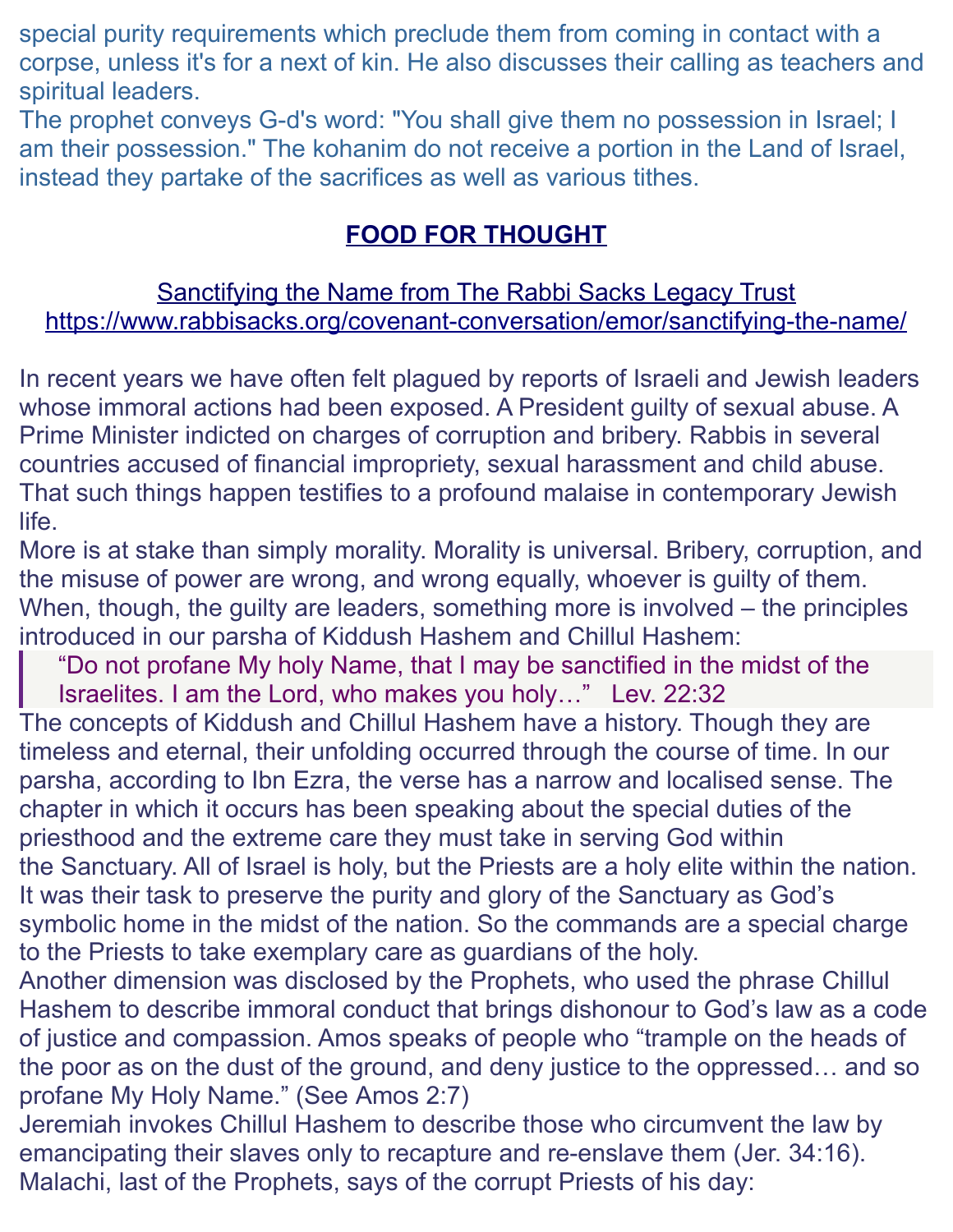"From where the sun rises to where it sets, My Name is honoured among the nations… but you profane it." [Mal. 1:11-12](https://www.sefaria.org/Malachi.1.11-12?lang=he-en&utm_source=rabbisacks.org&utm_medium=sefaria_linker)

The Sage[s\[1\]](https://www.rabbisacks.org/covenant-conversation/emor/sanctifying-the-name/#_ftn1) suggested that Abraham was referring to the same idea when he challenged God on His plan to destroy Sodom and Gomorrah if this meant punishing the righteous as well as the wicked:

"Far be it from You [chalilah lecha] to do such a thing."

God, and the people of God, must be associated with justice. Failure to do so constitutes a Chillul Hashem.

A third dimension appears in the book of Ezekiel. The Jewish people, or at least a significant part of it, had been forced into exile in Babylon. The nation had suffered defeat. The Temple lay in ruins. For the exiles this was a human tragedy. They had lost their home, freedom, and independence. It was also a spiritual tragedy: "How can we sing the Lord's song in a strange land?["\[2\]](https://www.rabbisacks.org/covenant-conversation/emor/sanctifying-the-name/#_ftn2) But Ezekiel saw it as a tragedy for God as well:

Son of man, when the people of Israel were living in their own land, they defiled it by their conduct and their actions…I dispersed them among the nations, and they were scattered through the countries; I judged them according to their conduct and their actions. And wherever they went among the nations they profaned My holy Name, for it was said of them, 'These are the Lord's people, and yet they had to leave His land.' [Ez. 36:17-20](https://www.sefaria.org/Ezekiel.36.17-20?lang=he-en&utm_source=rabbisacks.org&utm_medium=sefaria_linker)

Exile was a desecration of God's Name because the fact that He had punished His people by letting them be conquered was interpreted by the other nations as showing that God was unable to protect them. This recalls Moses' prayer after the Golden Calf:

"Why, O Lord, unleash Your anger against Your people, whom You brought out of Egypt with such vast power and mighty force? Why should the Egyptians be able to say that You brought them out with evil intent, to kill them in the mountains and purge them from the face of the earth? Turn from Your fierce anger and relent from bringing disaster to Your people." [Ex 32:11-12](https://www.sefaria.org/Exodus.32.11-12?lang=he-en&utm_source=rabbisacks.org&utm_medium=sefaria_linker)

This is part of the Divine pathos. Having chosen to identify His Name with the people of Israel, God is, as it were, caught between the demands of justice on the one hand, and public perception on the other. What looks like retribution to the Israelites looks like weakness to the world. In the eyes of the nations, for whom national gods were identified with power, the exile of Israel could not but be interpreted as the powerlessness of Israel's God. That, says Ezekiel, is a Chillul Hashem, a desecration of God's Name.

A fourth sense became clear in the late Second Temple period. Israel had returned to its land and rebuilt the Temple, but they came under attack first from the Seleucid Greeks in the reign of Antiochus IV, then from the Romans, both of whom attempted to outlaw Jewish practice. For the first time martyrdom became a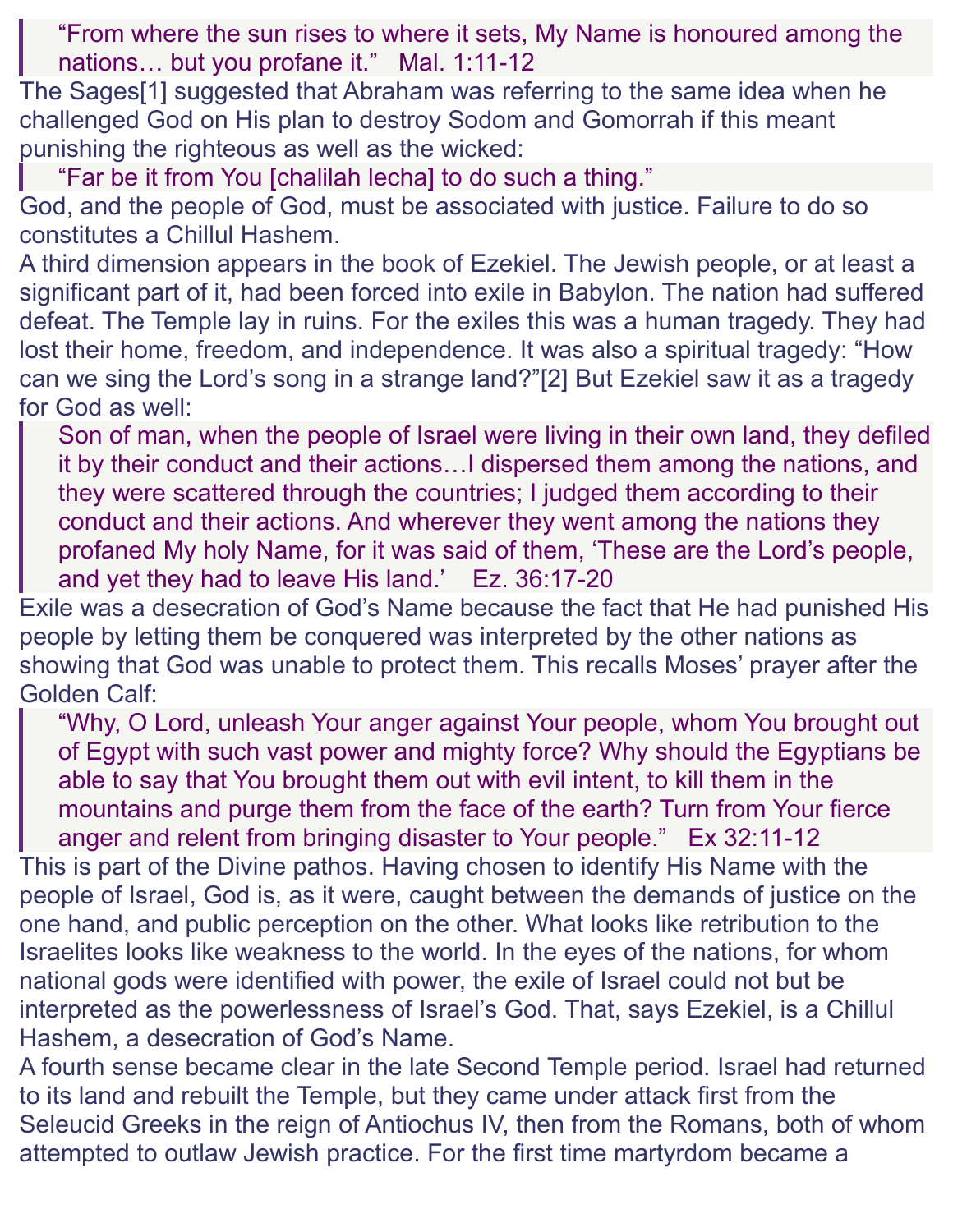significant feature in Jewish life. The question arose: under what circumstances were Jews to sacrifice their lives rather than transgress Jewish law? The Sages understood the verse "You shall keep My decrees and laws which a person shall keep and live by them" [\(Lev. 18:5\)](https://www.sefaria.org/Leviticus.18.5?lang=he-en&utm_source=rabbisacks.org&utm_medium=sefaria_linker) to imply "and not die by them.["\[3\]](https://www.rabbisacks.org/covenant-conversation/emor/sanctifying-the-name/#_ftn3) Saving life takes precedence over most of the commands. But there are three exceptions: the prohibitions against murder, forbidden sexual relations, and idolatry, where the Sages ruled that it was necessary to die rather than transgress. They also said that "at a time of persecution" one should resist at the cost of death even a demand "to change one's shoelaces," that is, performing any act that could be construed as going over to the enemy, betraying and demoralising those who remained true to the faith. It was at this time that the phrase Kiddush Hashem was used to mean the willingness to die as a martyr.

One of the most poignant of all collective responses on the part of the Jewish people was to categorise all the victims of the Holocaust as "those who died al kiddush Hashem," that is, for the sake of sanctifying God's Name. This was not a foregone conclusion. Martyrdom in the past meant choosing to die for the sake of God. One of the demonic aspects of the Nazi genocide was that Jews were not given the choice. By calling them, in retrospect, martyrs, Jews gave the victims the dignity in death of which they were so brutally robbed in life[.\[4\]](https://www.rabbisacks.org/covenant-conversation/emor/sanctifying-the-name/#_ftn4) There is a fifth dimension. This is how Maimonides sums it up:

There are other deeds which are also included in the desecration of God's Name. When a person of great Torah stature, renowned for his piety, does deeds which, although they are not transgressions, cause people to speak disparagingly of him, this is also a desecration of God's Name… All this depends on the stature of the Sage[…\[5\]](https://www.rabbisacks.org/covenant-conversation/emor/sanctifying-the-name/#_ftn5)

People looked up to as role-models must act as role-models. Piety in relation to God must be accompanied by exemplary behaviour in relation to one's fellow humans. When people associate religiosity with integrity, decency, humility, and compassion, God's Name is sanctified. When they come to associate it with contempt for others and for the law, the result is a desecration of God's Name. Common to all five dimensions of meaning is the radical idea, central to Jewish self-definition, that God has risked His reputation in the world, His Name," by choosing to associate it with a single and singular people. God is the God of all humanity. But God has chosen Israel to be His "witnesses," His ambassadors, to the world. When we fail in this role, it is as if God's standing in the eyes of the world has been damaged.

For almost two thousand years the Jewish people was without a home, a land, civil rights, security, and the ability to shape its destiny and fate. It was cast in the role of what Max Weber called "a pariah people." By definition a pariah cannot be a positive role model. That is when Kiddush Hashem took on its tragic dimension as the willingness to die for one's faith. That is no longer the case. Today, for the first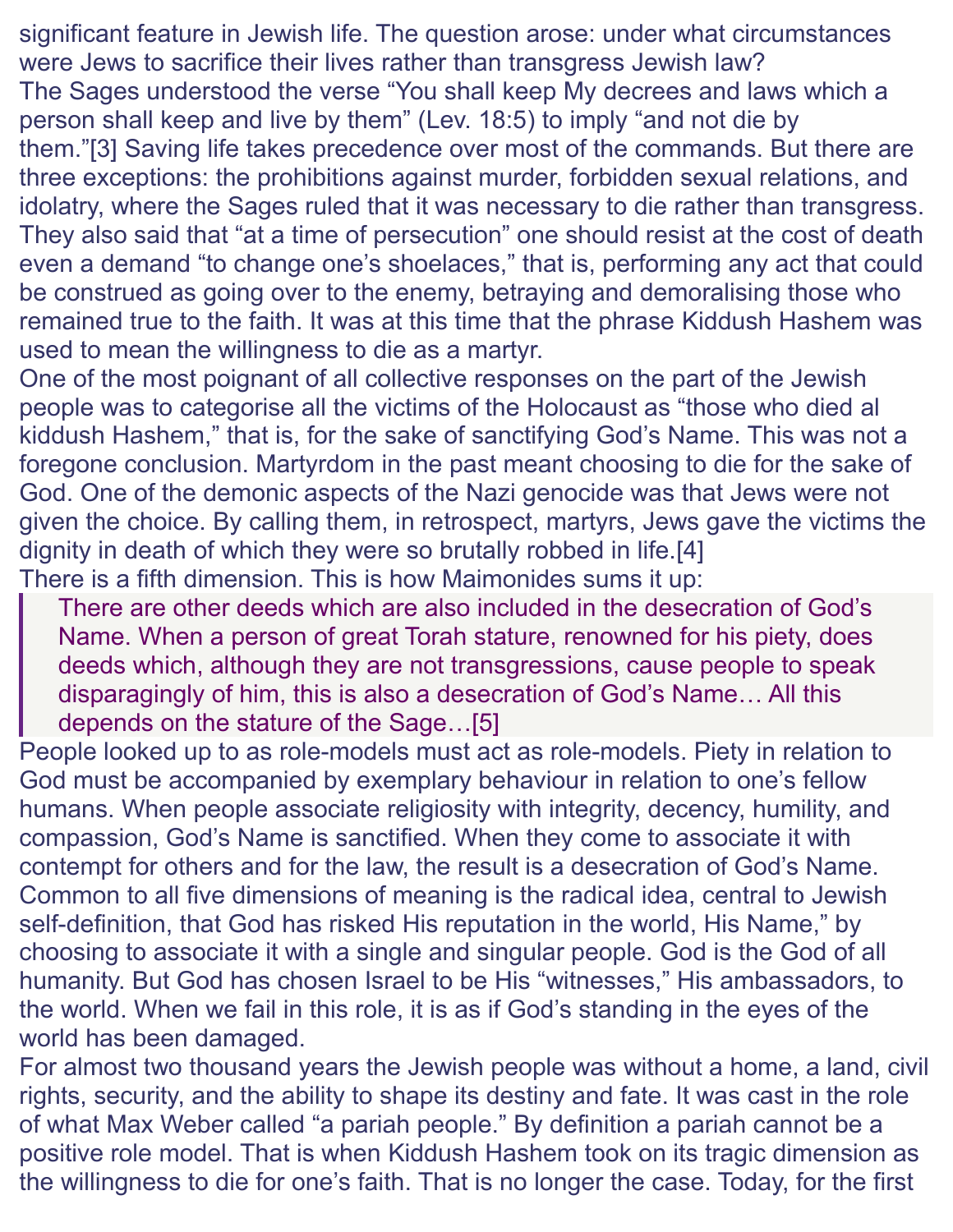time in history, Jews have both sovereignty and independence in Israel, and freedom and equality elsewhere. Kiddush Hashem must therefore be restored to its positive sense of exemplary decency in the moral life.

That is what led the Hittites to call Abraham ["a prince of God in our midst.](https://www.rabbisacks.org/covenant-conversation/chayei-sarah/abraham-a-life-of-faith/)" It is what leads Israel to be admired when it engages in international rescue and relief. The concepts of kiddush and Chillul Hashem forge an indissoluble connection between the holy and the good. Lose that and we betray our mission as "a holy nation."

The conviction that being a Jew involves the pursuit of justice and the practice of compassion is what led our ancestors to stay loyal to Judaism despite all the pressures to abandon it. It would be the ultimate tragedy if we lost that connection now, at the very moment that we are able to face the world on equal terms. Long ago we were called on to show the world that religion and morality go hand in hand. Never was that more needed than in an age riven by religiously-motivated violence in some countries, rampant secularity in others. To be a Jew is to be dedicated to the proposition that loving God means loving His image, humankind. There is no greater challenge, nor, in the twenty-first century, is there a more urgent one. [\[1\]](https://www.rabbisacks.org/covenant-conversation/emor/sanctifying-the-name/#_ftnref1) [Bereishit Rabbah 49:9.](https://www.sefaria.org/Bereishit_Rabbah.49.9?lang=he-en&utm_source=rabbisacks.org&utm_medium=sefaria_linker) [\[2\]](https://www.rabbisacks.org/covenant-conversation/emor/sanctifying-the-name/#_ftnref2) [Psalm 137:4.](https://www.sefaria.org/Psalms.137.4?lang=he-en&utm_source=rabbisacks.org&utm_medium=sefaria_linker) [\[3\]](https://www.rabbisacks.org/covenant-conversation/emor/sanctifying-the-name/#_ftnref3) [Yoma 85b.](https://www.sefaria.org/Yoma.85b?lang=he-en&utm_source=rabbisacks.org&utm_medium=sefaria_linker) [\[4\]](https://www.rabbisacks.org/covenant-conversation/emor/sanctifying-the-name/#_ftnref4) There was a precedent. In the Av ha-Rachamim prayer (See the Authorised Daily Prayer Book, p. 426), composed after the massacre of Jews during the Crusades, the victims were described as those "who sacrificed their lives al kedushat Hashem." Though some of the victims went to their deaths voluntarily, not all of them did. [\[5\]](https://www.rabbisacks.org/covenant-conversation/emor/sanctifying-the-name/#_ftnref5) Mishneh Torah, Hilchot Yesodei HaTorah 5:11.

### For What Should I Compromise on Religious Observance by Alan Imar <https://www.jtsa.edu/torah/for-what-should-i-compromise/>

As the co-chair of the egalitarian minyan at Columbia University, I was surprised to hear that an Orthodox student leader at Hillel was confused why some of our community members wanted to have joint Shabbat meals with Orthodox students. If students cooked food and ate it together, the "stricter" kashrut standards of Orthodox students might conflict with the "more lenient" practices of students in my community, the student objected. The comment struck me because there seemed to me better ways to mitigate any kashrut concern than to outright reject a communal meal with other Jewish students—students who, by the way, may not necessarily be less observant or "strict" than their Orthodox peers. The episode raised a question: To what extent should we be flexible in our adherence to religious precepts, and to what extent can we remain steadfast in our commitment to certain principles, even if they exclude others? With this dilemma in mind, I want to consider the opening lines of this week's parashah, which discuss cases where a priest may allow himself to receive tumat met (impurity from a corpse), something he is not usually permitted to do.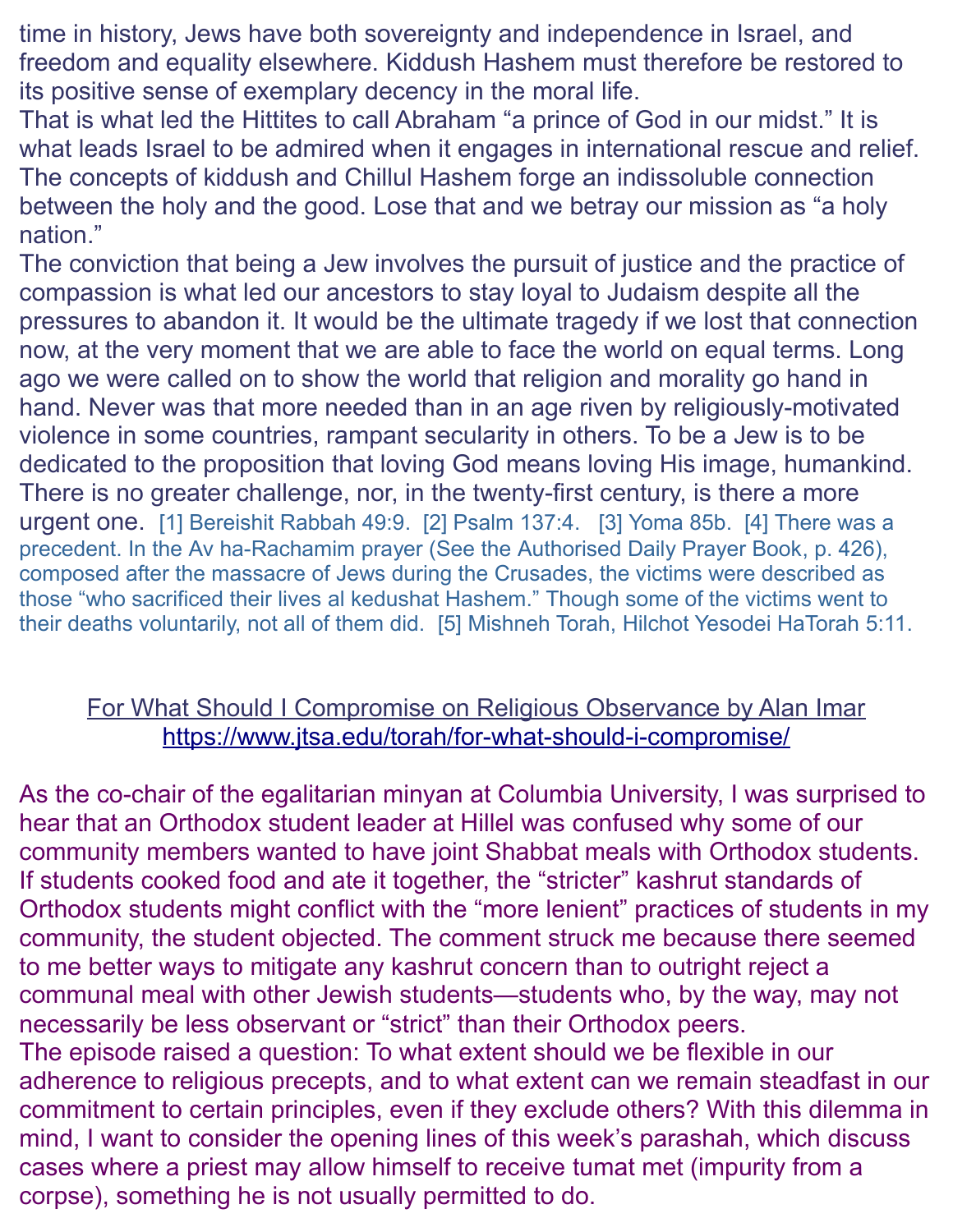*ומיאאמש ר ה׳ אש ל־מאשש ה אממאר אש ל־המ כאהל נטים בע נהי אמ הל ראן ועאי ממ רע תי אללה הש ם לע נשפש ש לאא־יטטמ מי א בע עמ מי יו׃*

*The LORD said to Moses: Speak to the priests, the sons of Aaron, and say to them: None shall defile himself for any [dead] person among his kin . . .*

The Torah bars a priest from coming into close contact with a corpse, except (as it continues to delineate) under certain conditions, e.g., the death of a loved one. But when I read the opening verse, I was immediately reminded of a baraita (early rabbinic text) I had encountered in my Introduction to Talmud class during my first year at JTS that seemed to say otherwise!

*תי א שע ממ ע דע אי ממ ר רמ בט י אש לע עי זיר במ ר צידוק*: *מע דמ לע גט ין הי יטינו עמ ל גמבה י אלרונות שש ל מה תט ים*, *לט קע רמ את ממ לע כהי יטשע רי אה ל*. *ועלאא לט קע רמ את ממ לע כהי יטשע רי אה ל בט לע במ ד אי מע רו אש לי א אלפט ילו לט קע רמ את ממ לע כהי אומות הי עולי ם*, *שש אט ם יטזעכשה*, *ימבע חט ין בה ין .ממ לע כהי יטשע רי אה ל לע ממ לע כהי אומות הי עולי ם*

*Come and hear that which Rabbi Elazar son of Zadok said: We would skip over coffins to greet the kings of Israel. And they did not say this only regarding the kings of Israel, but even gentile kings, that if he will merit, he will be able to distinguish between Jewish and gentile kings. Babylonian Talmud, [Berakhot 19b](https://www.sefaria.org/Berakhot.19b?lang=he-en&utm_source=jtsa.edu&utm_medium=sefaria_linker)*

Rabbi Elazar son of Zadok is a priest living in the first century CE who is prohibited by the verse presented above from becoming impure by coming into contact with a corpse. This would presumably happen if he were jumping over coffins! The verse, however, does not mention a king as an exception to the rule. How can it be that he is saying he became impure to greet a king—and not just any king, but even a gentile king? Enter the principle of kavod habriyot (human dignity).

The baraita cited above is part of a broader Talmudic discussion on the question of when human dignity trumps law. That is, are there certain cases in which the dignity of the person supersedes whatever halakhic rules the situation requires? Rabbi Elazar son of Zadok answers in the positive: he, a priest who must respect the strictures of Jewish purity law, may become impure to greet the kings of Israel. The two sources (Torah and baraita) present different rules. According to the Torah, a priest may not defile himself unless the corpse is that of his immediate family. Yet, according to the baraita, a priest may even become impure for a non-Jewish king. It isn't that for the rabbis purity laws were less important; on the contrary, proper observance of purity was a fundamental concern for Jews in the ancient world. I read this not as a shift away from purity but rather as an example of how the rabbis struggled to balance observance with the value of kavod habriyot.

In approaching these texts, I cannot help but think of how the question of priests and defilement is emblematic of a larger, still-relevant question modern Jews face: How do we navigate competing values that may require us to be lenient or make exceptions in certain situations?

For an answer to this question, it would do us well to look to Maimonides's Mishneh Torah, wherein he prescribes that one should seek a middle path,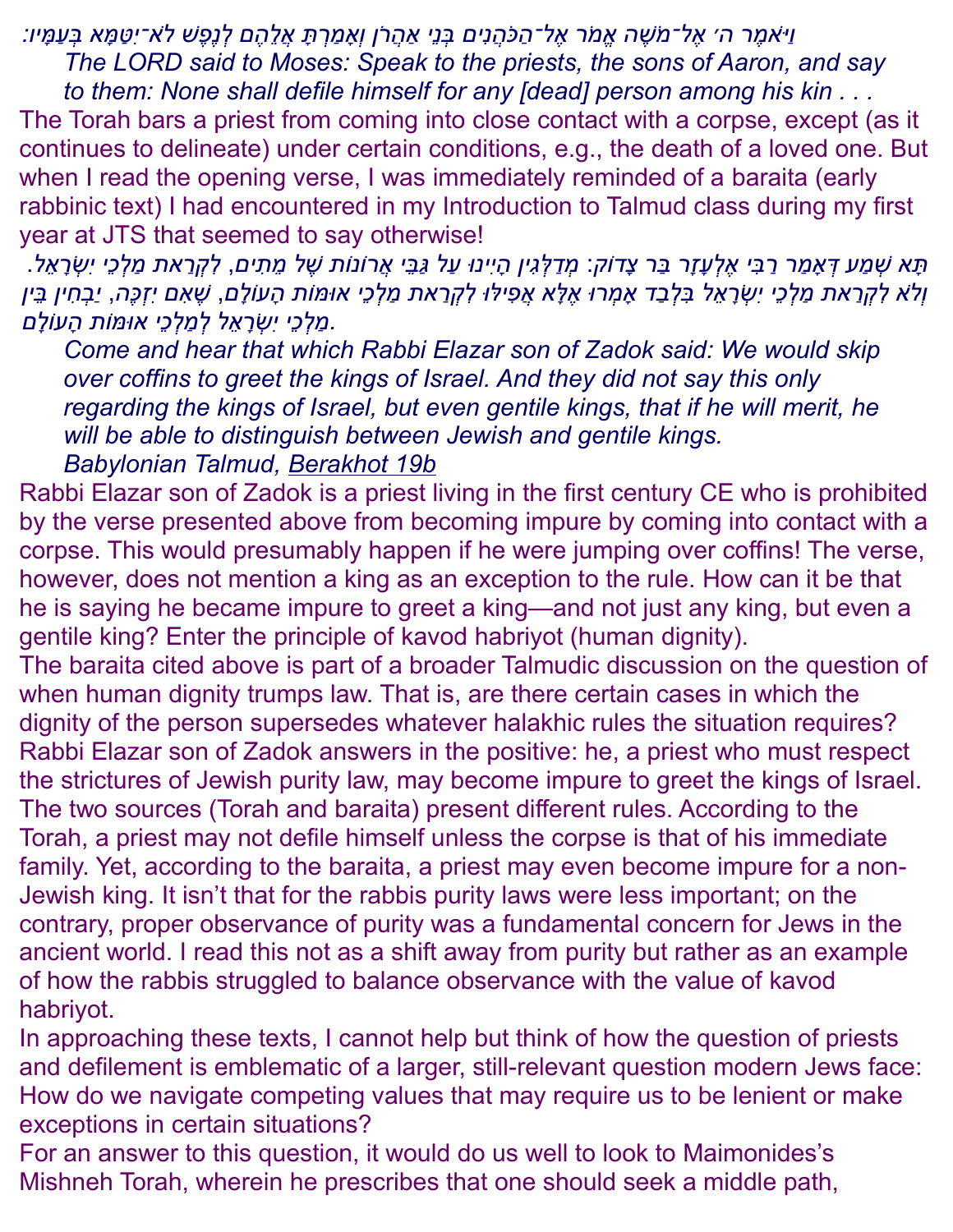the derekh beinonit, between two extremes:

*שע תה י קע ציוות הי רע חוקות זו מט זו שש בע כיל דה עי ה ועדה עי ה אה ינין דש רש ך טובי ה ועאה ין רי אוי לו לי אי די ם לי לש כשת בי הש ן... ועיהלה ך [\[ב](https://www.jtsa.edu/torah/for-what-should-i-compromise/#_ftn1)עדש רש ך המ טובט ים ועהט יא המ דש רש ך המ יעשי רי ה*. *המ דש רש ך המ יעשי רי ה הט יא מט די ה בה ינונטית שש בע כיל דה עי ה ועדה עי ה*. [\[1](https://www.jtsa.edu/torah/for-what-should-i-compromise/#_ftn1) *The two extremes opposite from one another for every trait are not the*  right path and are not fitting for a person to walk by their way . . . A person *should walk in the path of the good ones—and this is the straight path. The straight path is the middle measure in every trait.*

*Mishneh Torah*

While Maimonides discusses how one should always act according to the middle path—for example, not being too quick to anger, but also not being numb to all feeling—his teaching presents a useful paradigm for many aspects of our lives, religious observance included. For example, on a scale of strict purity (represented by the Torah) to abandoning the concept of purity entirely, the baraita might actually represent a derekh beinonit, a middle path. It does not reject purity but expands on the Torah's narrow conditions.

We, too, should be able to balance holding fast to traditional observance—allowing it to inform our lives—while being able to accommodate practice, in certain situations, when values conflict. There should be a derekh beinonit, for example, where one neither needs to isolate from sharing a meal with others, nor abandon kashrut entirely. The student who refused to eat with my community would have done well to heed this teaching. Nearing graduation, I hope to take this lesson into the future—crafting for myself a life full of derakhim beinoniyot, middle paths, as an effective and meaningful compromise in the world in which we live. [\[1\]](https://www.jtsa.edu/torah/for-what-should-i-compromise/#_ftnref1) Mishneh Torah, Hilkhot De'ot 1:3-4.

> Why is the Torah So Silent About Prisons by Rabbi Greg Hersh <https://truah.org/resources/greg-hersh-parshat-emor-moraltorah/>

Near the end of this week's parshah, Emor, is one of the only narrative portions in Leviticus. It describes a man who "pronounced the [Divine] Name and cursed. So they brought him to Moses… They placed him in the guardhouse (*mishmar*) [until his sentence would] be specified to them by the word of THE

ETERNAL." [\(Leviticus 24:11-12\)](https://www.sefaria.org/Leviticus.24.11-12?ven=The_Contemporary_Torah,_Jewish_Publication_Society,_2006&vhe=Miqra_according_to_the_Masorah&lang=bi&aliyot=0) This is one of very few instances in the Tanakh where any kind of prison or incarceration is mentioned.

The Torah itself, surprisingly, has very little to say on the subject of imprisonment. It lays out 613 laws, with corresponding punishments if we fail to observe them. But being imprisoned was not a punishment in itself; rather, it was

a *mishmar* — temporary custody where people waited for Moses to ask God how to handle them. Of all the biblical punishments spelled out in the Torah, from restitution to stoning, prolonged imprisonment doesn't make the list.

I argue that the reason the Torah is so silent about prisons is because that's not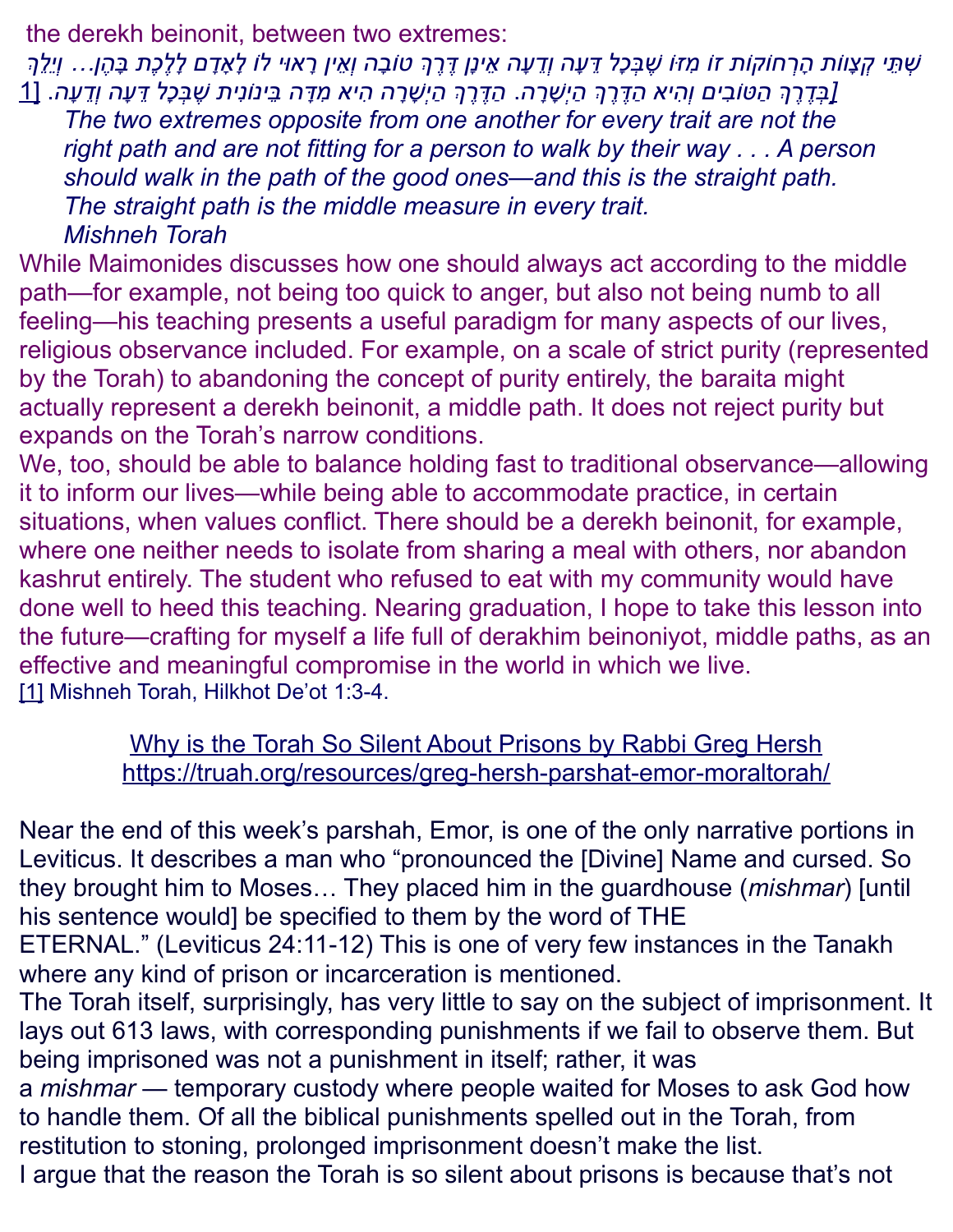where God wants us! Instead of promoting incarceration, the Torah acknowledges our human imperfections and offers various paths of teshuvah, where a person can make penance, atonement, rehabilitation, and an ultimate purging so that they can resume life with a clean slate. The Torah commands us to be [a nation of](https://www.sefaria.org/Exodus.19.6?ven=The_Contemporary_Torah,_Jewish_Publication_Society,_2006&vhe=Miqra_according_to_the_Masorah&lang=bi&with=all&lang2=en)  [priests](https://www.sefaria.org/Exodus.19.6?ven=The_Contemporary_Torah,_Jewish_Publication_Society,_2006&vhe=Miqra_according_to_the_Masorah&lang=bi&with=all&lang2=en) and to [make the earth a place for God to dwell.](https://www.sefaria.org/Exodus.25.8?ven=The_Contemporary_Torah,_Jewish_Publication_Society,_2006&vhe=Miqra_according_to_the_Masorah&lang=bi&with=all&lang2=en) And it's not possible to do that from behind bars.

You may be familiar with [Psalm 146,](https://www.sefaria.org/Psalms.146?ven=Tanakh:_The_Holy_Scriptures,_published_by_JPS&vhe=Miqra_according_to_the_Masorah&lang=bi) which opens, "*Halleli nafshi et Hashem*" — "My soul praises God." The Psalmist then lists several good reasons for that appreciation. Verse 7 states how God "performs justice for the oppressed, gives bread to the hungry," "*Hashem matir asurim*, God releases the captive." That's the kind of God I want to sing my praises to! The rabbis of the Talmud used some verses from this psalm as they were formulating *Birkot Hashachar*, the morning blessings. In the Talmud [\(Brachot 60b\)](https://www.sefaria.org/Berakhot.60b.5?ven=William_Davidson_Edition_-_English&vhe=William_Davidson_Edition_-_Vocalized_Aramaic&lang=bi&with=all&lang2=en), we learn that when you're first getting up, after you've opened your eyes, the next thing you do is to stretch out and sit up. "Upon sitting up straight, one should recite: *Baruch matir asurim*" — blessed is the One who sets captives free.

For the early rabbinic sages and much of the subsequent rabbinic tradition, *matir asurim* became divorced from the idea of incarceration. Instead, it refers to the "captivity" we experience during sleep. Our bodies are symbolically imprisoned since we don't control our movements while we're sleeping. When we wake up, we're released from the supposed "shackles" of sleep, and we can move our bodies to see where we are free to move and where there is restriction. Eventually these blessings became part of the siddur liturgy. The phrase *matir asurim* also made it into the Amidah, in the [Gevurot blessing](https://www.sefaria.org/Siddur_Ashkenaz%2C_Weekday%2C_Shacharit%2C_Amidah%2C_Divine_Might.7?ven=Translation_based_on_the_Metsudah_linear_siddur,_by_Avrohom_Davis,_1981&vhe=The_Metsudah_siddur,_1981&lang=bi&with=Navigation&lang2=en) about God's power. "*Somech noflim v'rofe cholim umatir asurim*." God supports, heals, and liberates. So at least three times a day, Jews have the opportunity to remember and appreciate God as the One who sets captives free, Who releases those who are bound.

Moving into modernity, in Rav Kook's commentary on the siddur, *Olat Reiyah*, he explains the concept of freeing the captive, *matir asurim*. [In his words,](https://www.sefaria.org/Olat_Reiyah%2C_Morning_Blessings.20?ven=Sefaria_Community_Translation&vhe=Rav_Kook_public_files&lang=bi&with=all&lang2=en) "The vital desire of the soul (*nefesh*) is to be free in her movement, in her physical movement and spiritual movement, with a desire for elevating and renewal." Rav Kook's words can be understood in the rabbinic sense, that this has to do with our own body and soul when we wake up. But Kook's words can also be understood more literally — that inherent to **everyone's** soul is a yearning for physical freedom and spiritual elevation.

Generally speaking, it's the Torah that's harsh and punitive and the sages who offer a more holistic and justice-oriented approach to society. But for this specific concept of incarceration and *matir asurim*, I think we should reclaim the biblical meaning of the phrase — that God does not want people to languish in prisons. It's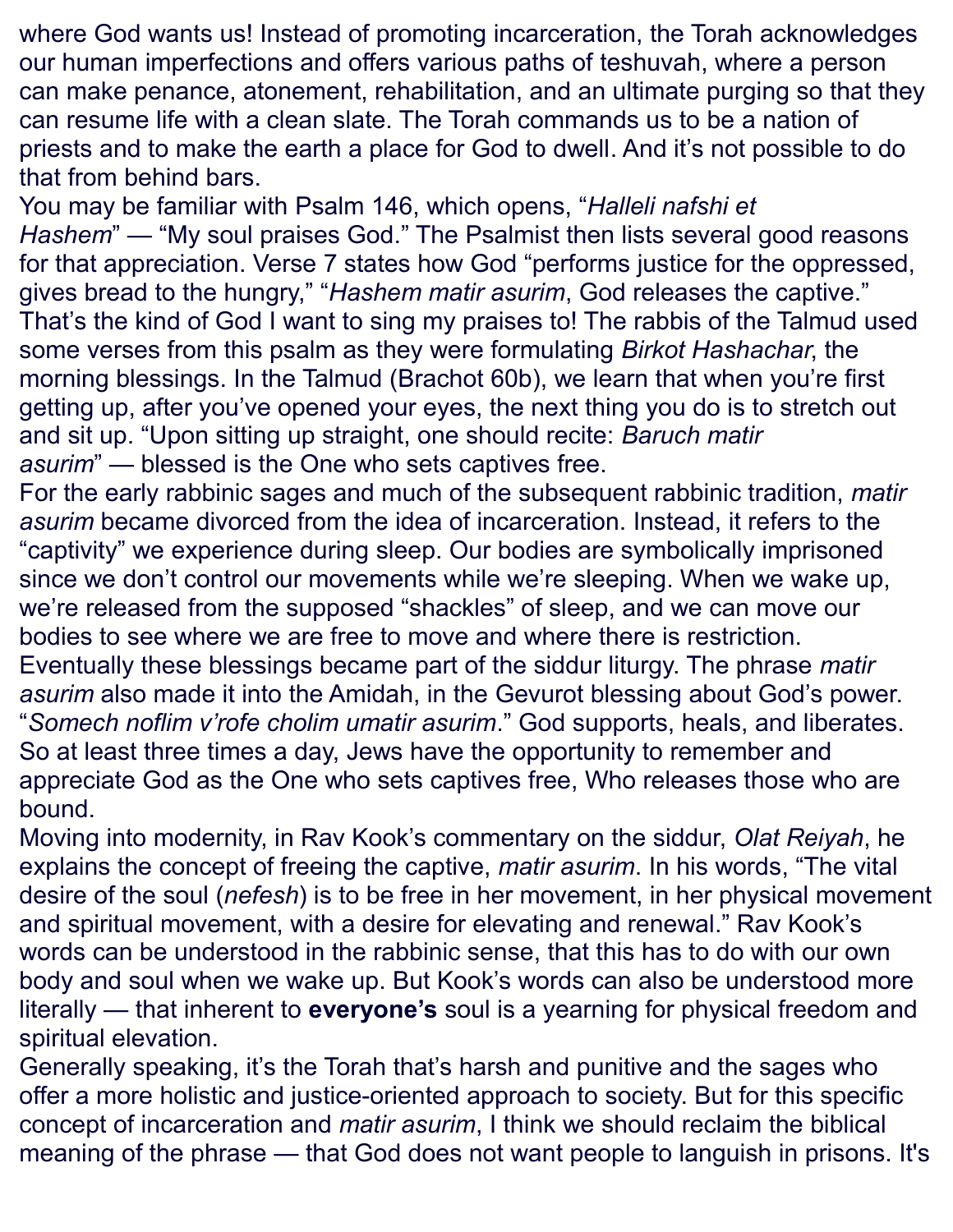not about how we wake up in the morning; rather, it's about how we create a society based on justice and compassion.

As Americans, we all know of the blight of our prison-industrial complex. Despite claiming to be the land of the free, we incarcerate more people per capita than any other country on earth. As Jews, we are called to pursue justice. When we pray and remind ourselves that God *matir asurim*, let us think beyond our own bodies. May we turn our prayers into actions, becoming God's agents on earth as we work to fix our broken carceral system.

*(Rabbi Greg Hersh graduated from George Washington University in 2008 as a double major in Philosophy and Religion, then went on to Reconstructionist Rabbinical College where he received the title of Rabbi in 2016. Rabbi Hersh has served Temple Emmanuel of Wakefield, Massachusetts, since 2016 and has been operating Burning Bush Adventures, providing Jewish wisdom and spirituality in the forests of New England, since 2019)*

#### Understanding more from a repeated verse by Dr. Shula Laderman <https://schechter.edu/understanding-more-from-a-repeated-verse/>

*Parashat Emor* begins with God telling Moses: "Speak (*emor*) to the priests, the sons of Aaron" (Lev. 21:1), but then moves on to address all of Israel regarding the special celebrations of the *moadim* (holidays), that is, the "fixed times of the Lord which you shall proclaim as sacred occasions (*mikray kodesh*)" (Lev. 23:2), such as the spring and summer festivals of Passover and Shavuot and the fall festivals of Rosh Hashanah, Yom Kippur, and Sukkot.

Interestingly, the command about these holy days called *MOADIM* starts with referring to the Sabbath, the weekly festival: "On six days work may be done, but on the seventh day, there shall be a Sabbath of complete rest, a sacred occasion (*mikra kodesh*). You shall do no work; it shall be a Sabbath of the Lord throughout your settlement" (Lev. 23:3). Why? Why repeat here again a text that appeared twice before, once toward the end of the story of Creation (Gen. 2:1–3) and again as the fourth of the Ten Commandments (Exod. 20:11)?

The picture seen here, by artist Avner Moriah focuses on the Sabbath's introductory verse, which he visualized in a painting he created for *Parashat Bereshit*. The picture images the six days of Creation, depicting the nonanthropomorphic spirit of God as a three-dimensional spiral; the *tohu* the firmament; the separation of the water and the land; all of the Earth's flora, fowl, fish and sea creatures, land animals, and finally the very prominent images of Adam and Eve, the crown of Creation.

The artist's decision to repeat most of the elements from the picture he first painted for Creation might serve as an answer as to why the law of the Sabbath is repeated hereafter having appeared earlier in both Genesis and Exodus. The point is to remind the Israelites that by their working six days and resting on the seventh they were imitating God and His acts in Creation.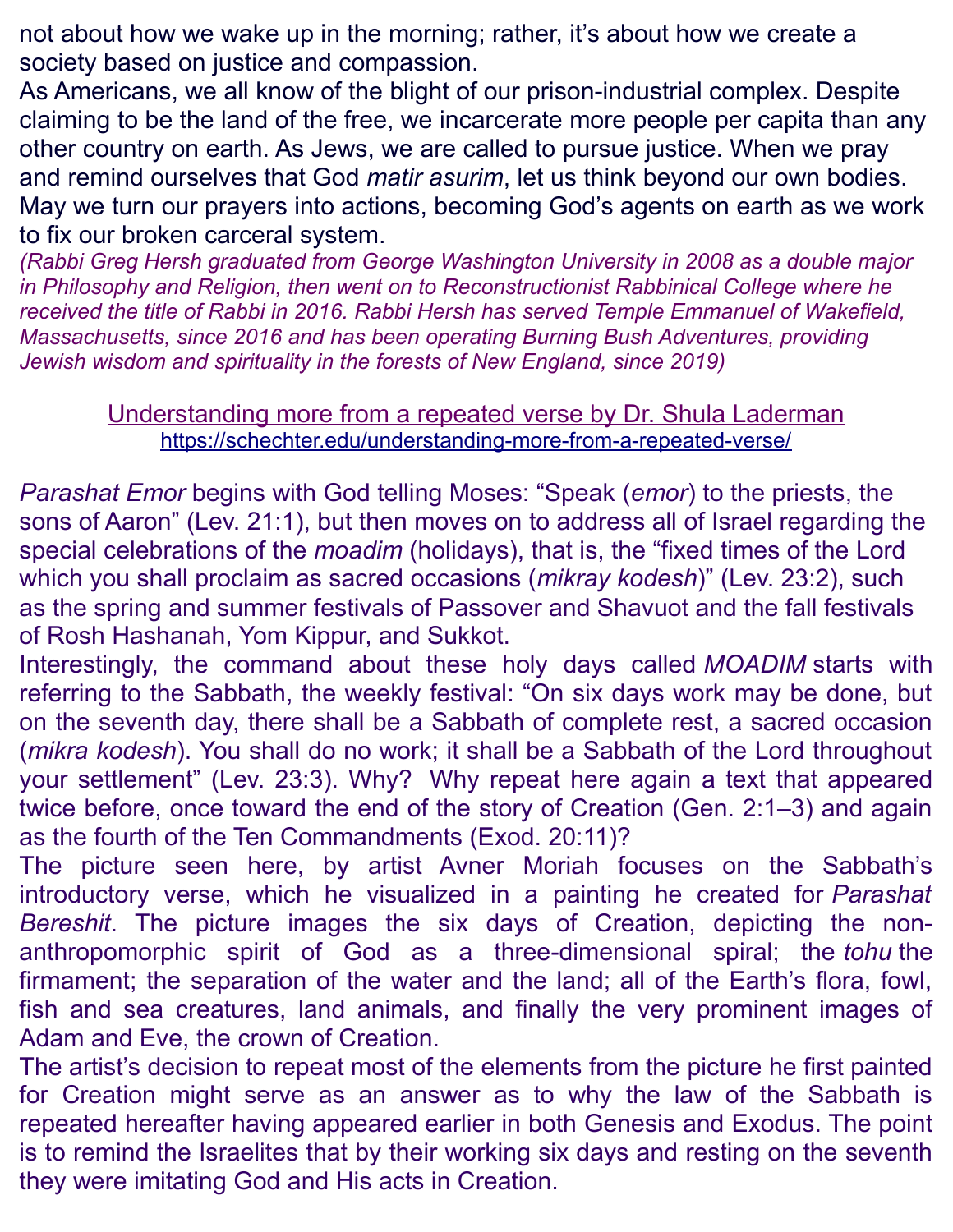Moreover, the reference back to Genesis serves to underscore the primordial concept of the *moadim* by recalling the story of Creation. The same word appears in the first chapter of Genesis in connection with the creation of the luminaries on the fourth day: "God said 'Let there be lights in the expanse of the sky to separate the day from the night; they shall serve as signs for the set times (*moadim*) – the days and years (Gen. 1:14). The word *moadim* is related to the verb "to assign, to appoint, or to fix." Once the sun and the moon were created, they marked day and night and the months and the seasons, thus enabling the determination of the dates of the *moadim*, as we read: "Set times of the Lord, the sacred occasions (*mikray kodesh*), which you shall celebrate each at its appointed time" (Lev. 23:4). That the word *moadim* first appears in the story of the luminaries on the fourth day

lets us understand that, like the Sabbath, the *moadim* have their origin in the Creation story. God created the world in six days and rested on the seventh and so it should be with a man. God also created the sun and the moon, but once they were in the skies it fell to man to fix the times and appoint the dates of the various *moadim* so they fall in the right season (Passover in the spring and Sukkot in the fall) and on the right day. Clearly then the story of Creation has a bearing on the celebration of the *moadim* as well as on observance of the Sabbath. Shavua Tov from Schechter

\*\*Beginning immediately after Pesach and until August, Parashat Hashavua in the Diaspora is one week 'behind' the Parasha in Israel. Shavua Tov@Schechter will follow the Diaspora schedule.

*[Dr. Shula Laderman worked for many years as a computer programmer and planner at Shaare Zedek Hospital in Jerusalem. While working there, she studied at the Hebrew University in Jerusalem towards her Ph.D., which she received in 2000. Her topic of research is the "Artist as an interpreter" – visual interpretation of the Bible in Jewish and Christian Art. She is the author of: Images of Cosmology in Jewish and Byzantine Art- God's Blueprint of Creation and is co-author with the artist Avner Moriah of: The Illuminated Torah. She taught for many years at Bar Ilan University as well as at the Schechter Institute, where she continues to teach in the Judaism and the Arts track (which she directed in the past)]*

Emor: Our Relationship With Other Creatures by Ora Sheinson

<https://www.growtorah.org/vayikra/2022/05/11-emor-our-relationship-with-other-creatures> Rabbi Yehudah said in the name of Rav: Everything that the Holy One, Blessed be He, created in His world, He did not create a single thing in vain.[1] In Bereisheit, Hashem looked at all that He created and saw that it was very good. [2] Since then, the vast diversity of life on the planet has not gone unnoticed by the Jewish sages. They were moved to derive a deep lesson from the species of earth, specifically because the Torah conveys Hashem's intention for, as well as His satisfaction from the existence of every life form. The Midrash on Shemot Rabbah 10:1 (2nd Century) notes in the name of Rabbi Acha bar Rabbi Chanina: "everything you see as superfluous in this world—like snakes and scorpions—they are part of the greater scheme of the creation of the world." Though most of us are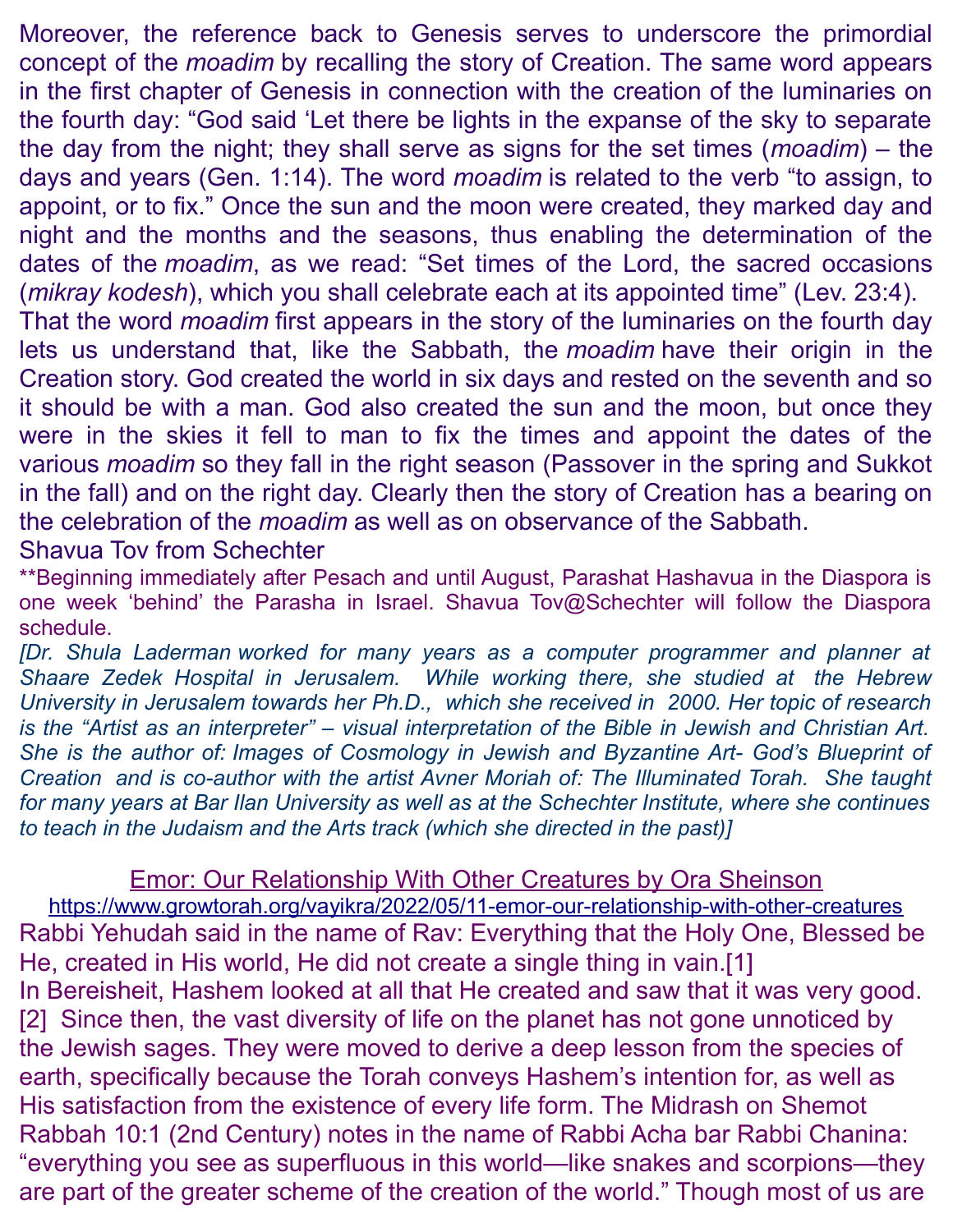used to a halachic dialog that calls certain animals "not kosher" or "impure," here the Torah outlook is actually one of respect for all creatures. This outlook has important ramifications for biodiversity issues today.

The biodiversity of planet earth is severely endangered. Edward O. Wilson, a Harvard University zoologist, estimates that "If we continue at the current rate of deforestation and destruction of major ecosystems like rainforests and coral reefs, where most of the biodiversity is concentrated, we will surely lose more than half of all the species of plants and animals on earth by the end of the 21st century."[3] Humans benefit from biodiversity in immeasurable ways. For example, many of our most potent medicines come from the plants and animals that Hashem put on this earth. Aspirin from the willow tree; digitalin from the foxglove plant; vincristine, taken from the rosy periwinkle of Madagascar and used to treat childhood leukemia;[4] painkillers from cone snails, snake venom, and frog skin poison. What if the willow tree had gone extinct? What if the rosy periwinkle had disappeared? In addition, the wide variety of plant and animal life allows humans to globally nourish and sustain themselves in several different climates. No less important, the splendid sight of differing flora and fauna enhances the human experience by expanding the mind and delighting the senses. Billions of dollars are spent each year on tourism to enjoy breathtaking views and "exotic" wildlife such as safaris, coral reefs, and rain forests.[5]

Hashem saw the good in all that He created. And He gave a series of commandments to the Jewish people intended to ensure that man was a proper steward of that which Hashem had created. In this week's parsha, Parshat Emor, Hashem gives the Jewish people a mitzvah that is instructive to all of us enduring today's challenge. The Torah prohibits the slaughter of a mother and its calf on the same day – a prohibition often referred to as "oto v'et beno"[6]. The Ramban, in his commentary on this prohibition, indicates that its reason is to prevent us from eliminating a species. He offers the same comment on the Biblical commandment to send away the mother bird before taking her eggs, known as "shilu'ach haken." [7] The Ramban says that even though Hashem has clearly given us the right to benefit from an individual member of a species, he has prohibited us from the destruction of an entire species. Both of these prohibitions revolve around the killing of two generations at once, an act that is symbolic of the destruction of the ability of a species to persist.

Other Torah commandments also imply limits to humankind's effect on the natural world. For example, Hashem prohibits us from breeding two species of animals together, and from grafting plant species together. "You will keep my laws; you will not breed your animals as kilayim, you shall not seed your fields as kilayim."[8] Here too is the message that though we are expected to cultivate Hashem's creations for our benefit and sustenance, we are not to permanently affect those species' essential identities.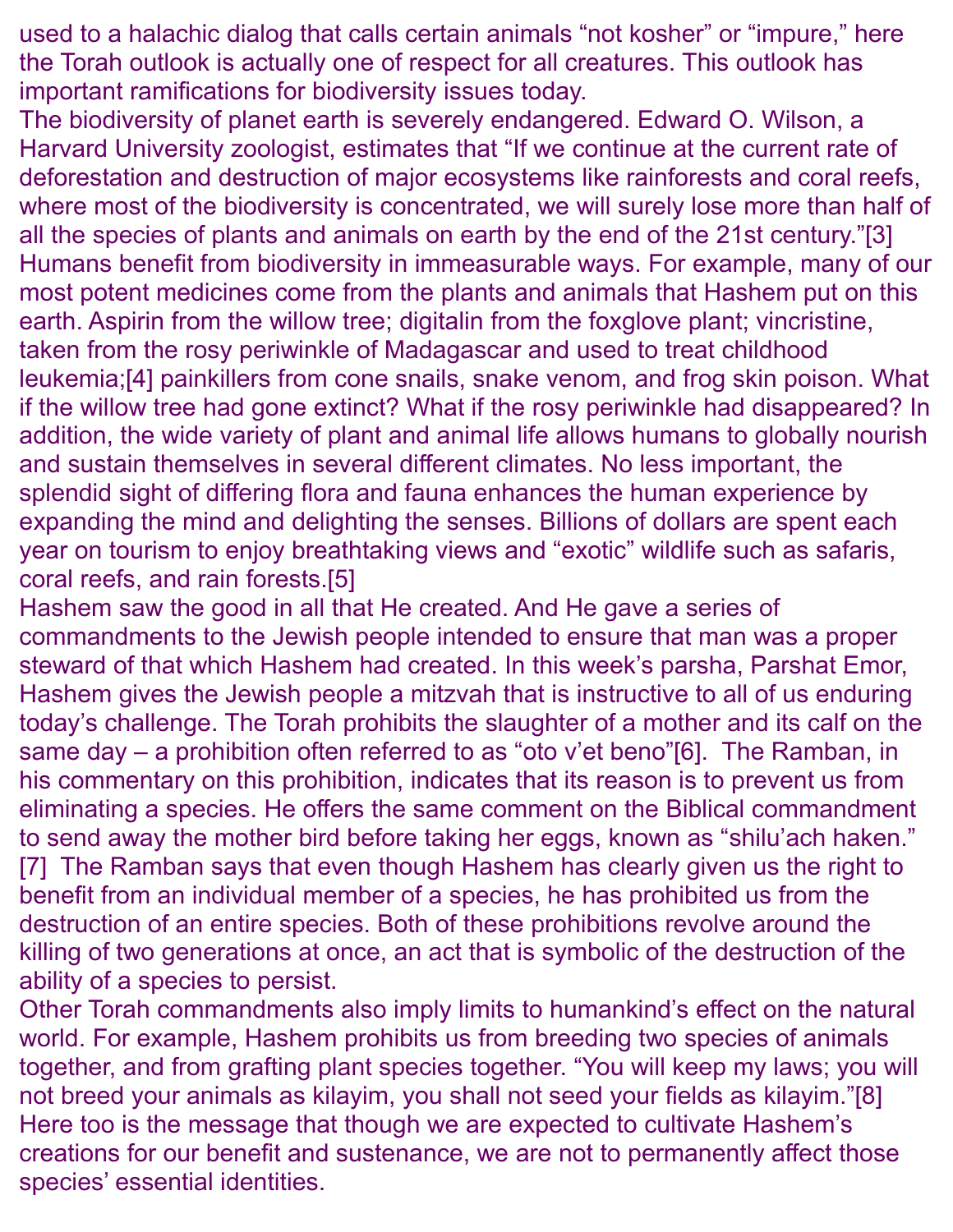To underscore the importance of all things that Hashem created, the Midrash tells the story of David Hamelech, who, as a young boy, once asked for what purpose Hashem created spiders on this earth. Hashem answered that there would come a day when David would need a spider and then he would thank Hashem for creating it. Many years later, when David incurred the wrath of Sha'ul, and was on the run from his soldiers, David escaped into a cave to hide. He heard the soldiers near the cave and knew they would find him. Suddenly a big spider appeared in front of the cave, and spun a web across the opening. When the soldiers came they did not look in David's cave, because they assumed that he would have torn the web when he entered. David's life was saved by a spider, and on that day, he understood that Hashem was wise, and thanked Hashem for creating all creatures. [9]

David's realization, no doubt, was that if the actions of one spider in a few seconds can determine the life and death of one person, then hundreds of spider species worldwide must surely have a tremendous impact on everything. Today scientists have begun to discuss biodiversity in terms of "webs."[10] What used to be called the "food chain" is now called the "food web" because of the amount of cross-links between species. As we begin to understand how much more complicated and involved relationships on this earth are, cause and effect are no longer unidirectional or even bi-directional, but a multi-faceted web of relationships. The more we learn about biodiversity, the more we begin to see its overall importance in strengthening every kind of ecosystem against disturbances. Diversity brings stability to an ecosystem because the more species-diversity that exist, the more possible adaptations there will be, and therefore, there will be a higher chance that more variations will persist as time goes on.[11] David began to understand this lesson when he saw the spider weaving a protective web across the cave, sheltering him from damaging intrusions. So too, in every ecosystem each species is responsible for its own part of the "web" that can support boundaries in the system against intrusions.

We have a far greater understanding of the importance of every living thing in the modern era. This knowledge bears a responsibility on each of us, on both a personal and religious level, to take actions that reduce our impact on our ecosystems. The two Torah commandments that directly apply to species-diversity might be rare to come by. After all, how often do we see a bird hovering over eggs in its nest and how often are we in charge of which cows get ritually slaughtered? While most of us do not have the opportunity to perform many of the mitzvot related to species preservation, we cannot fool ourselves into thinking that species-diversity preservation is far beyond our reach. We can each take actions in our everyday lives to protect the earth's biodiversity, and adhere to Hashem's general commandment to honor the importance of all that He has created. 1] (Babylonian Talmud, Shabbat 77b) [2] Bereisheit 1:31 [3] Read more [here.](https://news.mongabay.com/2017/02/renowned-biologist-edward-o-wilson-calls-for-preserving-half-of-earth-to-save-biodiversity/) [4] [YPTE](http://www.ypte.org.uk/)